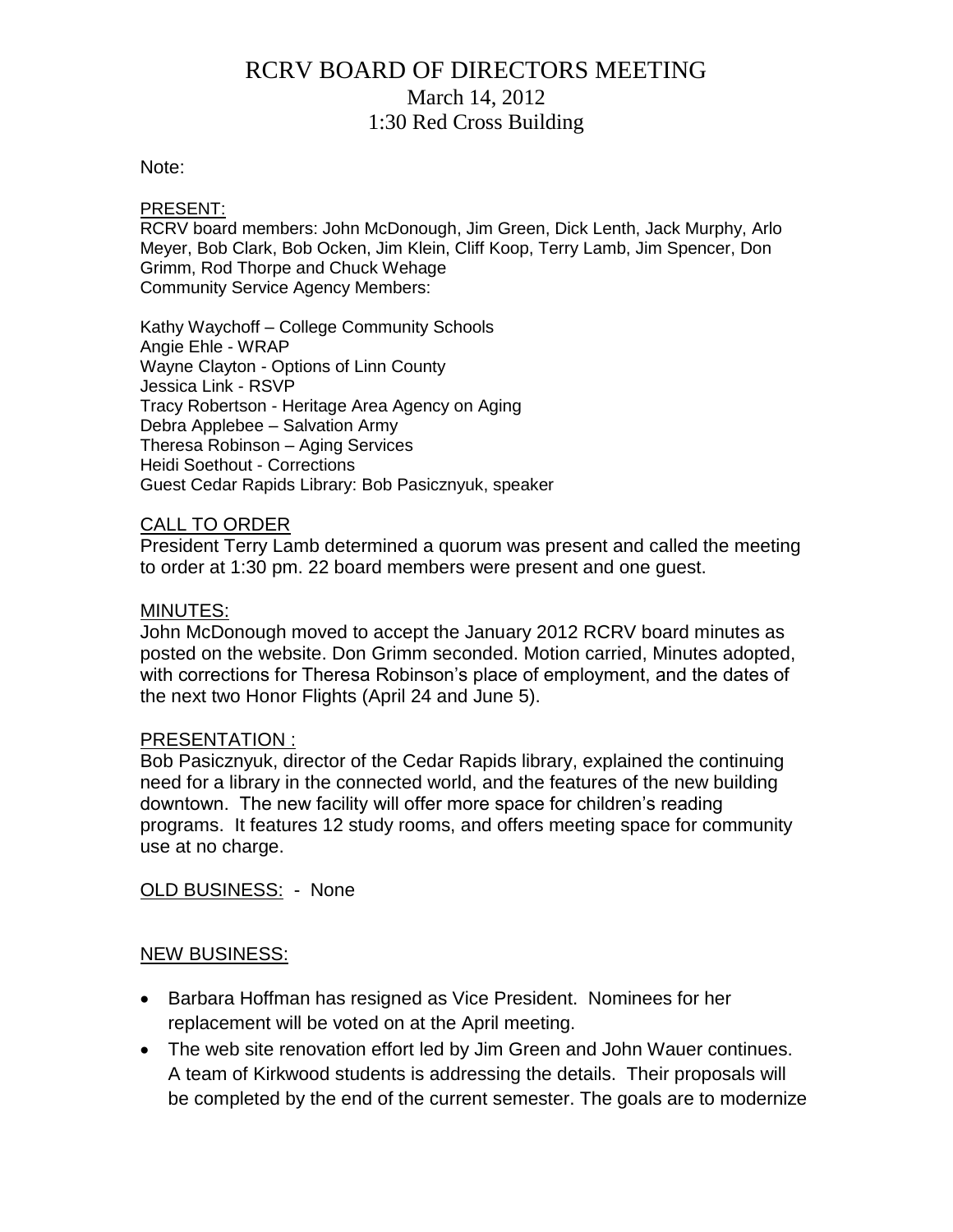# RCRV BOARD OF DIRECTORS MEETING

### March 14, 2012

## 1:30 Red Cross Building

the front page, make it more attractive to potential members, simplify navigation and to make it a better public interface to our organization.

- The Grant Process Criteria is on the web site, and losers from last year will be reminded to reapply this year. May 2 is the deadline for applications. Bob Clark and Jessica Link reported.
- The Iowa Volunteer Hall of Fame recognition award was received from Gov. Branstad in Des Moines. Terry Lamb, Mike Wilson, and Jim Green received the award.

## PARTNER AGENCY REPORTS:

- Options of Linn County- Wayne Clayton Most recently we requested and received a number of blankets and weighted blankets used for sensory activities with several consumers. We also are working on the final design of a box-folding jig. The current version looks like it will work very well.
- WRAP Angie Ehle
	- o WRAP nominated Tom Brennom for Home Instead's Salute to Senior Heroes award. We encourage everyone who has worked with Tom on any project to go to the website and make comments – Judges read these comments!
	- $\circ$  March 29<sup>th</sup> is WRAP Volunteer Appreciation event. Invitations have gone out for this event.
	- $\circ$  March 31<sup>st</sup>, WRAP is partnering with RCRV for design leadership and Linn-Mar's Armed Services Club for labor to build a ramp for a veteran. We are inviting KGAN to come cover the story.
	- $\circ$  Design 101 class is scheduled for April 12<sup>th</sup> at the REACT Center.
	- o Due to very mild winter weather WRAP has completed 4 jobs so far.
- Salvation Army Debra Applebee
	- $\circ$  The upcoming focus for Salvation Army is the launch of the Community Gardens project in the Timecheck flood greenway
- Heritage Tracy Robertson -Elder Abuse Intervention Coalition (Prevention and Protection for Iowa's Seniors)
	- $\circ$  The Elder Abuse Intervention Coalition was established to address the needs of older Iowans experiencing or at-risk for abuse, neglect and/or exploitation. Elder abuse is grossly under-recognized and grossly under-reported. It's estimated that 84% of elder abuse cases go unreported and 40% of all elder abuse involves some form of financial exploitation. Research has also shown that elder abuse can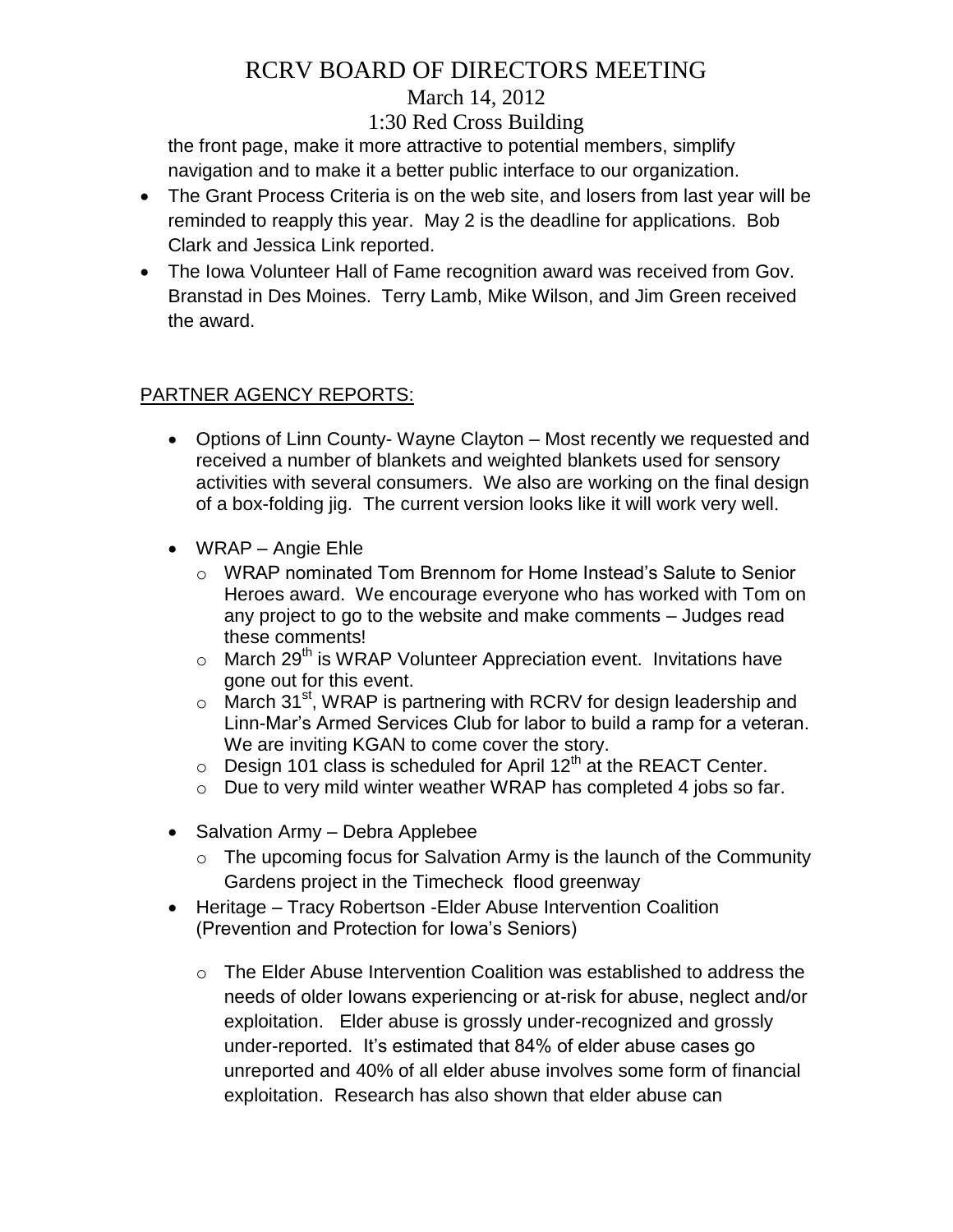# RCRV BOARD OF DIRECTORS MEETING

### March 14, 2012

### 1:30 Red Cross Building

dramatically shorten the life of an older victim. The types of elder abuse include the following: physical abuse, sexual abuse, sexual exploitation, financial exploitation, denial of critical care by caretaker, self-denial / self-neglect of critical care and abandonment, and verbal/psychological abuse.

- o Mission Statement The Elder Abuse Intervention Coalition was established to expand and improve elder abuse prevention, protection, and intervention services for older Iowans by raising community awareness and building support for public policies that address the needs of abused older Iowans. The Elder Abuse Intervention Coalition would like to expand membership state-wide and have the Aging Network play a larger role with intervention in elder abuse, neglect, and exploitation cases in the community.
- o Elder Abuse Intervention Coalition Key Goals Increased support for the Elder Abuse Intervention Program and state-wide funding for client intervention services, establish an Iowa Elder Abuse Law to support the tenants of the Older Americans Act, and reinstate and fully fund the Iowa Office of Substitute Decision Maker.
- College Community School- Kathy Waychoff
	- o A Kiwanis Key Club with 62 kids has been established at Prairie for community service.
- Theresa Robinson Aging Services
	- o Chore Volunteer activities are picking up at A. S.
	- o Expansion of the memory unit at Milestones is ongoing.
- RSVP- Jessica Link
	- o Staffing Aileen Simmons has been hired as the new Jones County Coordinator. She has been with United Way for almost 9 years. She will begin transitioning to her new role over the coming weeks.
	- o Salute to Seniors Event will be on April 11 at 2pm at the downtown Cedar Rapids Bank & Trust location. Four RSVP (of which three are RCRV) members were nominated. Event is being co-hosted by RSVP and Home Instead. An invitation is in a packet being mailed to current RSVP members this week. All RCRV members should also receive this packet.
	- $\circ$  A new RSVP page is now available on the United Way web site

### RCRV COMMITTEE CHAIR REPORTS: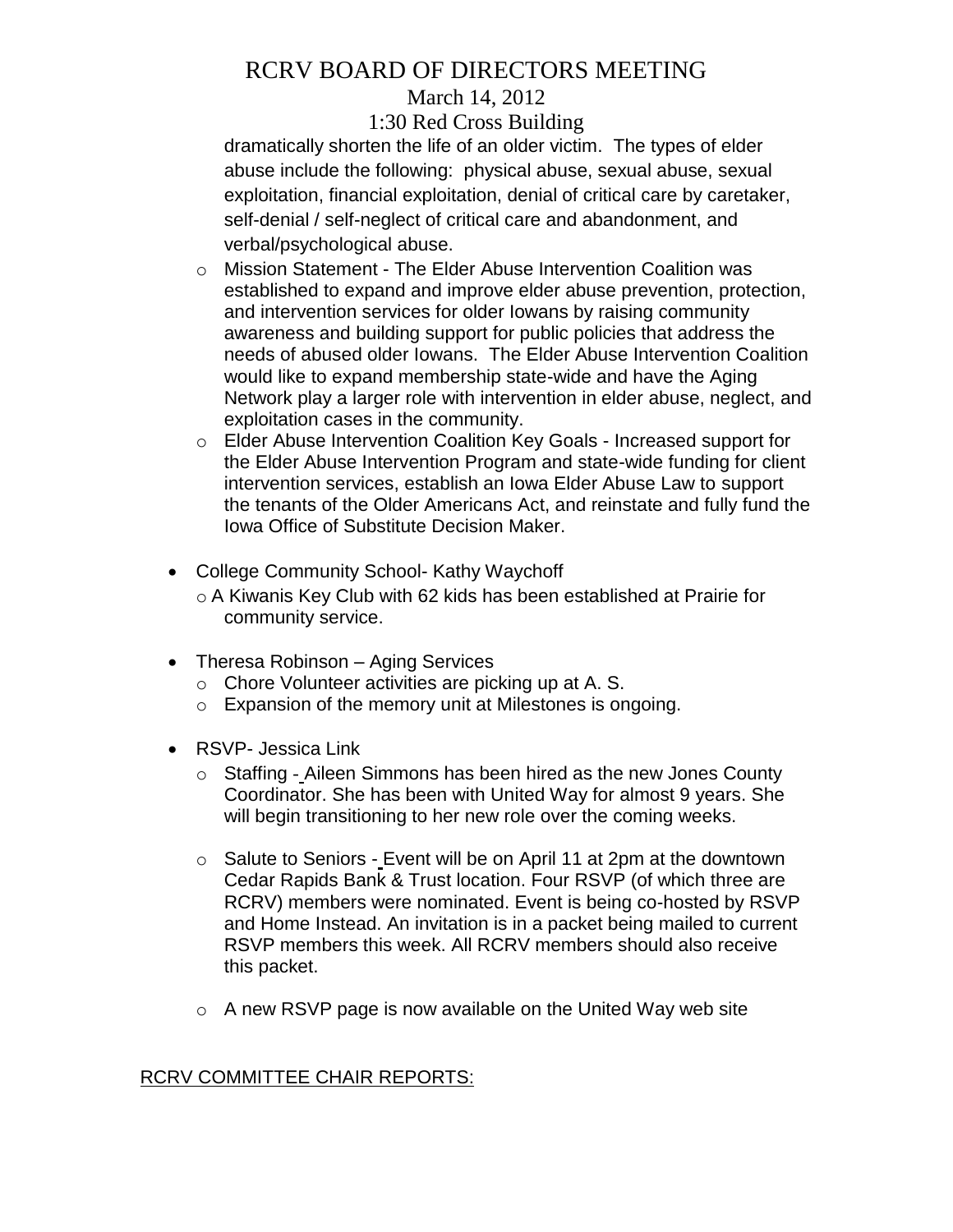## RCRV BOARD OF DIRECTORS MEETING

### March 14, 2012

## 1:30 Red Cross Building

- COMMUNITY PROJECTS- John McDonough
- o As a SHIIP Counselor, I am seeing lots of people now that have problems with their HRA from RC. If you have a problem, please contact on the several RCRV SHIIP Counselors.
- $\circ$  Vern Jackson has mad presentations to various area entities concerning the Easter Iowa Observatory and Learning Center (EIOLC).
- o RCRV received the Iowa Volunteer Hall of Fame award this past month from Governor Branstad. This is a one time award. An organization can only be awarded this once!
- o Governor Award Ceremonies on 6/29/12 will be held at Prairie High School this year. We have volunteers who will be handling the ushering and parking duties again this year. RC will furnish the cookies and drinks again this year.
- $\circ$  Pat Fox is making blankets for Bridgehaven folks as well as volunteering in their store, the Treasure. She also is making blankets for Lonnie Matthews of Options.
- $\circ$  Keith Sutherland designed a prototype fixture for folding mailing tubes for Options which permits Consumers to fold the mailing tubes. He continues to work with the shoe program at the Kiwanis.
- o RCRV has a request from Page Knebel of the Alzheimer's group for assistance in resolving a storage problem that they got when they moved into their new facilities. Jim Green is working this problem for them.
- o Jessica Hoge and Connie Schulte of the RC Child Development Center had a request for us to fabricate 20 wooden covers for electric skillets which permits children ages 3 thru 5 to learn cooking skills with out burning themselves. The 20 covers need to be completed by May 19, 2012.
- o The RCRV Charitable Grant for 2012 is underway. We will again have the same focus area. It will be "Assistive Devices for the Disabled". Application deadline is 5/2/12. The applications must be signed and approved by a RCRV member as well as the requestors.
- $\circ$  If you can dream it, we can do it.
- COMMUNICATIONS- Jim Green See New Business for web page redevelopment activities